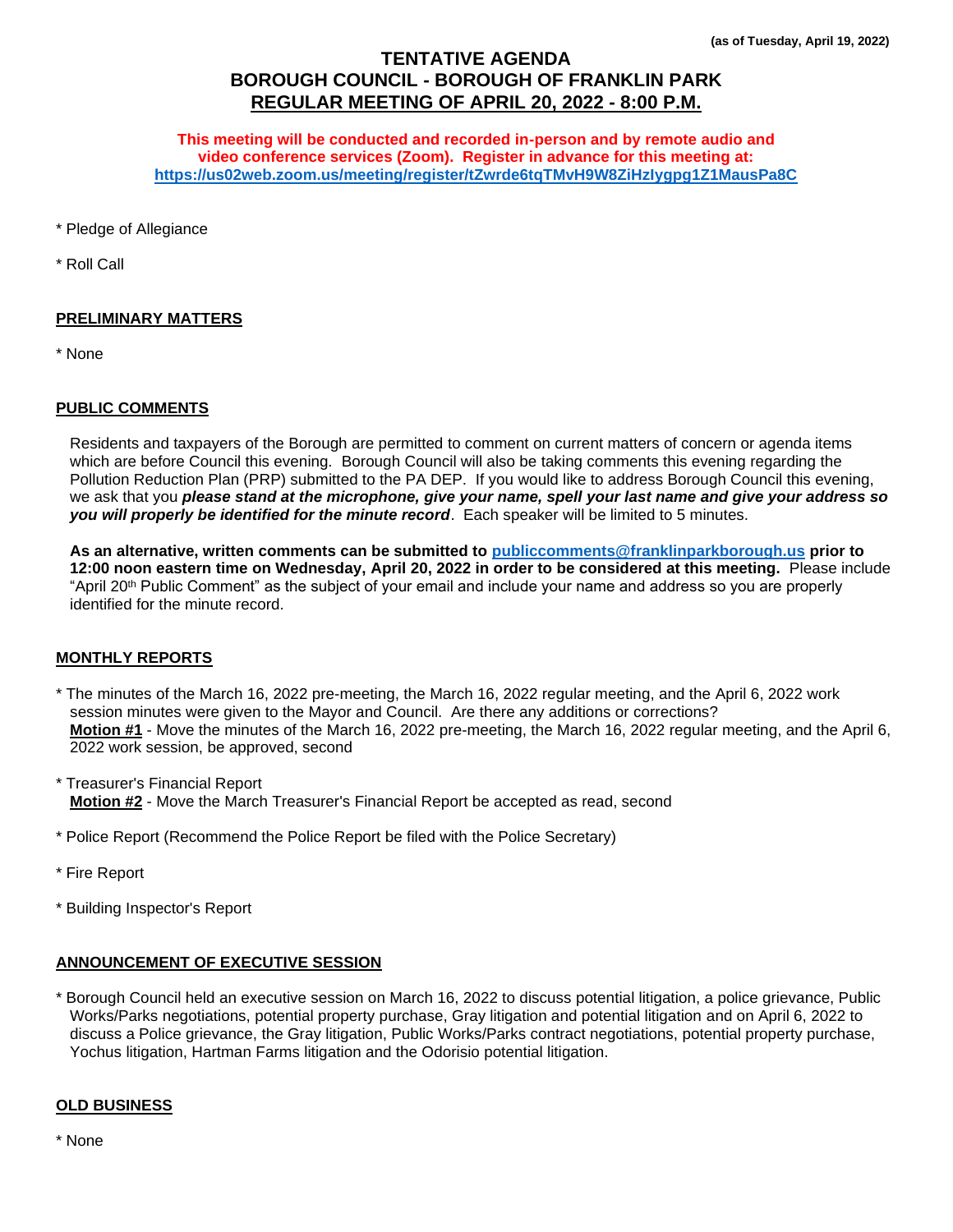## **NEW BUSINESS**

\* **Motion #3** - Move Council authorize the payment of the bills, which have been reviewed and approved since the last meeting, second

### **Public Hearing – Dave Colosimo Conditional Use Application, 2113 Reis Run Road**

- \* **Motion #4** Move to approve Conditional Use Application CU-21-12-05 submitted by Dave Colosimo for conditional use approval to construct a detached garage accessory use structure larger than 1,000 sq. ft. of GFA on the property located at 2113 Reis Run Road in the R-2 zoning district , contingent upon compliance with the Building Inspector/Zoning Officer's Staff Report dated March 16, 2022, second
- \* **Motion #5** Move to reapprove Subdivision Application No. SS-20-09-04 submitted by Mary M. Huber (Vaupel) for minor subdivision approval of The Vaupel Plan to subdivide the property located at 2333 Haven Court into two lots with the new lot fronting on McAleer Road in the R-2 zoning district, with all of the conditions as set forth when the application was originally granted preliminary and final approval on September 16, 2020, second
- \* **Motion #6** Move to reapprove Subdivision Application No. SS-21-06-03 submitted by Jason Davies Sr., for the Davies Plan of Lots, for a minor subdivision for one lot on the property located at 1616 Royal Oak Drive in the R-2 zoning district, with all of the conditions as set forth when the application was originally granted preliminary and final approval on August 18, 2021, second
- \* **Motion #7** Move to announce the 2022 Scholarship recipients, second
- \* **Introduce Ordinance No. 667-2022,** amending Chapter 154, "Peddling and Soliciting," in the Code of the Borough of Franklin Park to amend and restate the regulations for residential door-to-door peddling, soliciting, canvassing, and transient retail business licenses, and to establish fine and penalties. This ordinance will be advertised for potential enactment at the May 18, 2022 regular meeting.
- \* **Motion #8** Move to award the Base Bid of Contract No. 22-R01, Curb and Gutter Replacement Program for the 2023 Road Paving Program, to N & N Landscaping, LLC, of Sewickley, PA in the amount of \$169,969.80, subject to N & N Landscaping, LLC obtaining the required insurance and bonds, and contingent upon review and approval of same by the Borough Solicitor prior to execution of the Agreement, second
- \* **Motion #9** Move to ratify the purchase of two (2) 2022 Ford Police Interceptor Utility vehicles from Woltz & Wind Ford, Inc. of Heidelberg, PA, at a cost of \$35,520.00 for a marked vehicle and \$35,600.00 for an unmarked vehicle, under COSTARS Contract No. 013-010, second
- **Motion #10** Move to ratify the purchase of one Toro Greensmaster eTriflex 3360 Mower for the Clover Hill Golf Course from E. H. Griffith, Inc. of Pittsburgh, PA, under Omnia Partners National Contract No. 2017025 and Allegheny County Participant ID #1137891 at a cost of \$61,750.45, second
- **Motion #11** Move to renew the annual Commercial Service Agreements with Bolster-DeHart Inc. of Pittsburgh, PA 15237 for heating and air conditioning maintenance and emergency service at six borough facilities including the municipal building, public works building, Blueberry Hill Park activity center, Blueberry Hill Park maintenance building, Clover Hill Golf Course clubhouse and the Clover Hill Golf Course maintenance building, at a total cost of \$3,322.0 second
- **Motion #12** Move the Treasurer's office be authorized to prepare a check in the amount of \$86,215.25 payable to Northland Library for the second quarter payment of 2022, second